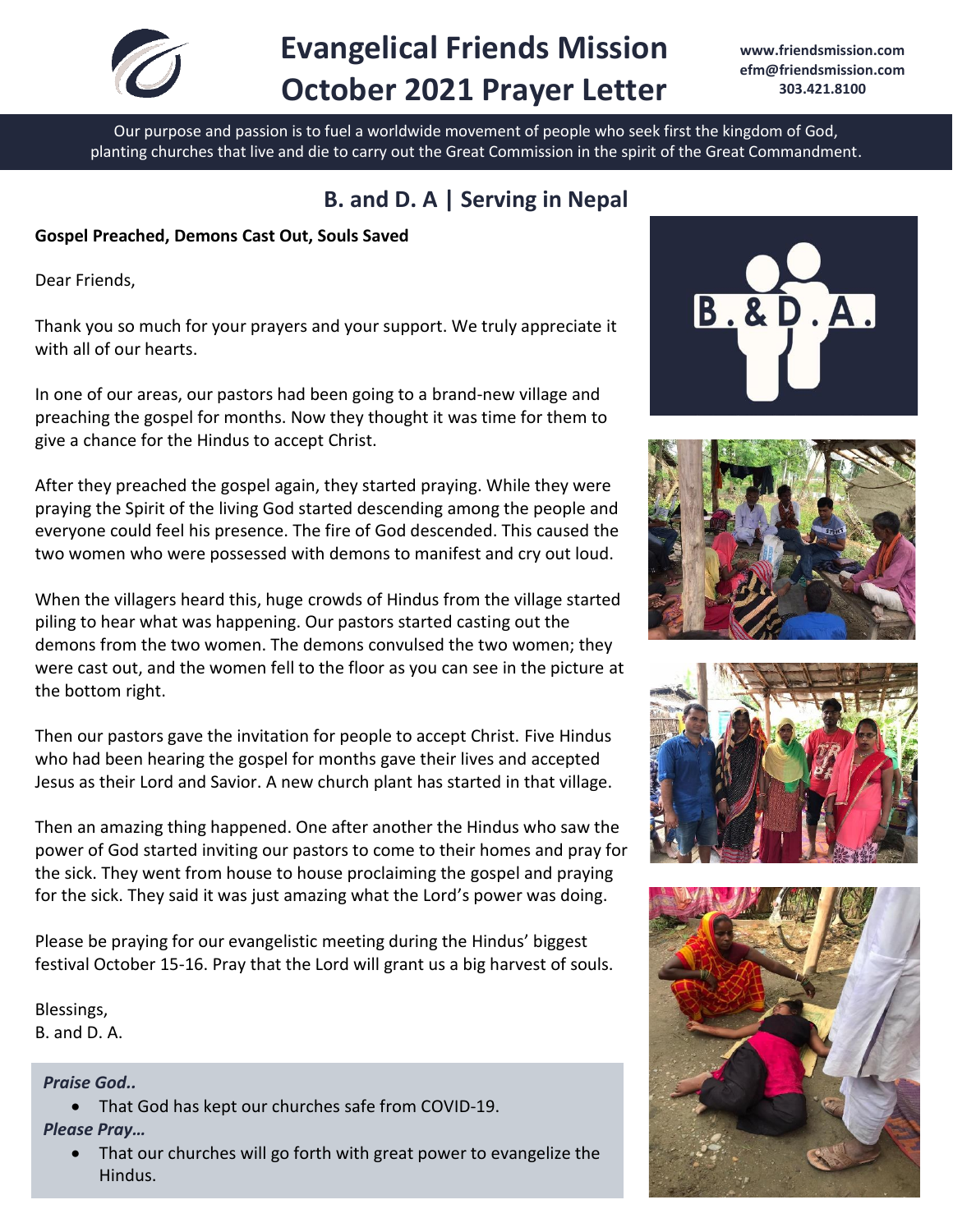# **From the EFM Office**

*Praise God…*

- For a couple of small gatherings that happened at Camp Tilikum (Oregon) on September 22. Supporters of EFM from the Newberg area came to eat some dessert and receive updates on how God is using EFM to help fuel a worldwide movement of people who seek first the kingdom of God. Our new Executive Director, Stan Leach, was there along with Dan Cammack, Matt Macy, and Kimberly Mer.
- For the time Stan, Dan, Matt, and Kimberly were able to spend together September 21-23 working on transition issues related to their new roles as well as planning ahead.

#### *Please Pray...*

- For small gatherings (similar to the ones mentioned above) that will be held in the Evangelical Friends Church- Mid America Yearly Meeting region in October. Stan and Matt will participate in these gatherings.
- Continue to pray for wisdom about when to start traveling internationally again.

#### **EFM Five-Year Goal:**

*To send 10 new missionary households from North America to launch 5 new fields by December 31, 2025.*

*Praise God…*

- For the planning that is already underway to conduct at least ten Luke 10 Trips in 2022. Some dates for these trips are beginning to appear on the calendar as well as names of people who are giving leadership to them. Stay tuned for more details about EFM Luke 10 Trips in the months to come!
- For those who participated in the Future Missionary activities last summer. Many of them are indicating that they are ready to take additional steps in their discernment process. Additional steps include Luke 10 Trips as well as short-term assignments on some of EFM's mission fields.

#### *Please Pray...*

- For the Lord of the harvest to send more workers into the harvest fields.
- For a survey that is being conducted with those who have indicated to EFM that they are exploring whether God is calling them to serve as missionaries. The survey will help determine the timing of the next Future Missionary Retreats and Future Missionary Short-Term Trips as well as a way for them to stay connected to EFM and one another in between these events.
- That much more progress will be made in October regarding the planning of the Luke 10 Trips that will take place in 2022. Pray especially for establishing the dates of these trips, determining who will lead them, and who else will participate in them. Remember that we are looking for a combination of future missionaries, leaders from the regions/yearly meetings in the U.S., people with missions experience, and also leaders from the yearly meetings that are close to the areas that will be explored.
- **SPECIAL ANNOUNCEMENT:** Join us on the 2nd Thursday of each month from 10-11 AM PST for our Luke 10:2 Gathering via Zoom in support of EFM's Five-Year Goal. If you would like to participate in this gathering you can sign up for it at https://friendsmission.com/prayer-gathering. You will [https://friendsmission.com/prayer-gathering.](https://friendsmission.com/prayer-gathering) You will receive some prayer points and the link for the gathering a few days before the event.

### **From Maria Giron**

#### **Serving as the Missions Mobilizer for Hispanic Friends** *Praise God...*

- For our visit to the Mexico Yearly Meeting in the month of September. For wonderful in person meetings with the Superintendent and some church leaders and pastors to continue promoting and encouraging the churches to move forward with the VM32 church planting project. Praise God that we were able to see the involvement of the churches with a sense of belonging for the VM32.
- For the progress that has been made in the VM32 project. During our visit to Mexico, we met more possible candidates to go out to plant churches in states of the Mexican Republic where there is no presence of Friends.

*Please Pray...*

- That the obstacles, which are preventing new workers from going out into the field to plant more churches, be removed in the name of Jesus, delivering the new workers to be able to move forward spreading the gospel.
- For AMANA, the annual gathering of Hispanic Friends of North America, which will take place October 14-16 via Zoom. May it be of great blessing, encouragement, and could see attendance of many Hispanic Friends. My husband and I will have the opportunity to share workshops and preaching.

## **From Voicu and Ana Marian Serving in Romania**

*Praise God...*

- For a time of rich blessings in countless ways; good health and safety, making new friends inside and outside the kingdom.
- For God's ordained opportunities to witness for Christ in unexpected places and situations. His ways are so much above our ways!
- For the Lord's tug at our hearts to return to Sibiu and the dear people who are looking forward to seeing us there.

#### *Please Pray...*

- For wisdom and protection in different situations and meetings here in Ohio before flying out October 1. Safe travels and guidance once we arrive. Romania's COVID-19 cases have jumped up dramatically in the last few weeks; we may be faced with harsh restrictions along with "mandatory green certificate".
- For peace as we leave loved ones; Voicu's 94-year-old dad living in Alliance and our daughter Christina in Columbus.
- Our son John moved to Calarasi, in Southern Romania for the winter. What began as a short missionary trip in May turned out to be a life changing experience. He's serving alongside several other Christian workers, reaching out to a broad community, some extremely poor. Their service includes supplying food and medical aid, construction and repair projects, sports ministry in a private multi-purpose gym, and training from grade school kids to adults, all as a tool for evangelism. Please pray for their protection and unity, the Lord's wisdom, and guidance for John's future.

#### **From Brad and Chelsea Carpenter Serving in Rwanda** *Praise God...*

- For the Lord's help in the Carpenter family settling back into Rwanda.
- For the churches that have been able to reopen after various challenges and lockdowns due to COVID-19 protocols.
- For the creativity of leaders using technology to connect with each other, the churches they lead, etc. during this time of COVID-19 restrictions.

*Please Pray...*

- For wisdom and insight for EFC-R leaders leading during this time.
- For other churches to be able to meet the requirements in order to reopen.
- For the Lord to increase passion and a sense of call for our Evangelical Friends in Africa to be a part of a movement of whole-life discipleship, church planting, and missionary sending.